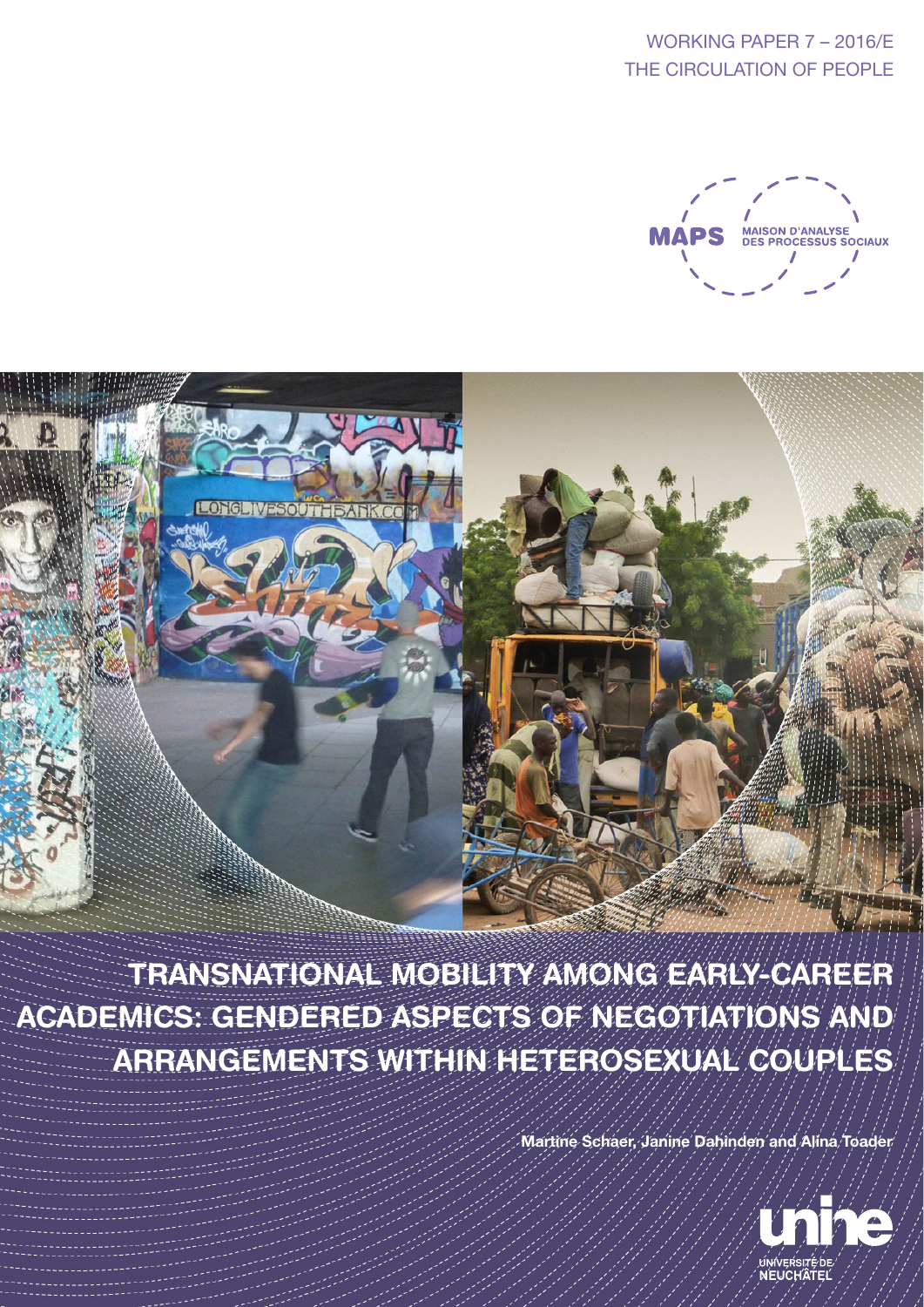#### Authors

Martine Schaer Doctoral Student, Maison d'analyse des processus sociaux (MAPS), University of Neuchâtel martine.schaer@unine.ch

Janine Dahinden Professor for Transnational Studies, Maison d'analyse des processus sociaux (MAPS), University of Neuchâtel janine.dahinden@unine.ch

Alina Toader Postdoctoral Researcher, Maison d'analyse des processus sociaux (MAPS), University of Neuchâtel alina.toader@unine.ch

© 2016 by the authors

#### ISSN : 1662-744X

La reproduction, transmission ou traduction de tout ou partie de cette publication est autorisée pour des activités à but non lucratif ou pour l'enseignement et la recherche. Dans les autres cas, la permission de la MAPS est requise.



## Contact: MAPS - Maison d'analyse des processus sociaux Rue A.-L. Breguet 1 CH - 2000 Neuchâtel Tél. +41 32 718 39 34 www2.unine.ch/maps maps.info@unine.ch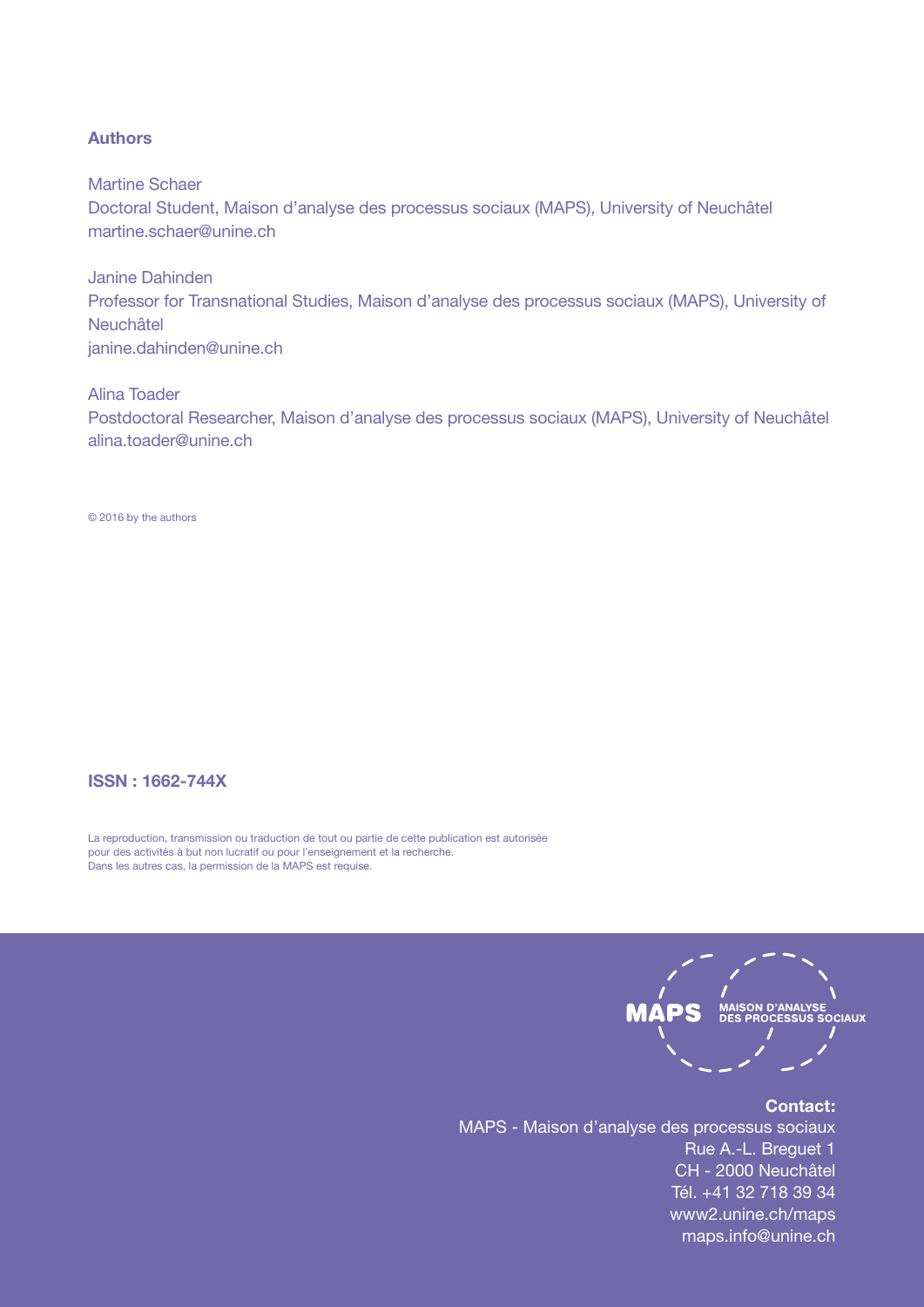## **Abstract**

Today, transnational mobility is often presented as indispensable for a successful academic career. This institutionalisation of transnational mobility for young academics has important effects in (re)producing or transforming gender inequalities. Building on the results of a qualitative study conducted at three universities – Zurich (Switzerland), UCLA (USA), and Cambridge (UK) – this paper examines the mobility experiences of early-career academics and their partners and seeks to understand the mechanisms underlying mobility patterns, including the ways in which they are gendered. Drawing on three case studies, this paper focuses on the gendered negotiations and arrangements of mobile couples. Each case study represents a different ideal-typical pattern of how gender is entangled with mobility. We show how gender is 'done' and 'undone' by the academics and their partners throughout these mobility trajectories, and how these couples' negotiations and practices are closely entangled with gender representations that are structurally anchored in labour markets and discursively expressed within the wider social environment. As such, this paper not only contributes to the academic literature by shedding light on a particular type of gendered highly skilled mobility, but also questions the dichotomy between economic men and social and cultural women sometimes reproduced in studies on highly skilled migration. Furthermore, the findings challenge earlier studies that suggest a causal link between mobility and the leaky pipeline by showing that important transformations with regard to gender relations are occurring and that mobility does not inevitably reinforce conventional gender practices.

### **Keywords**

transnational mobility

academic researchers

gender relations

tied migration

inequality

# **Acknowledgements**

The research for this paper was funded by the Swiss National Science Foundation. A first version was presented at the international conference "Transnational Academic Spaces" held at Bielefeld University, Germany, on March 27, 2015.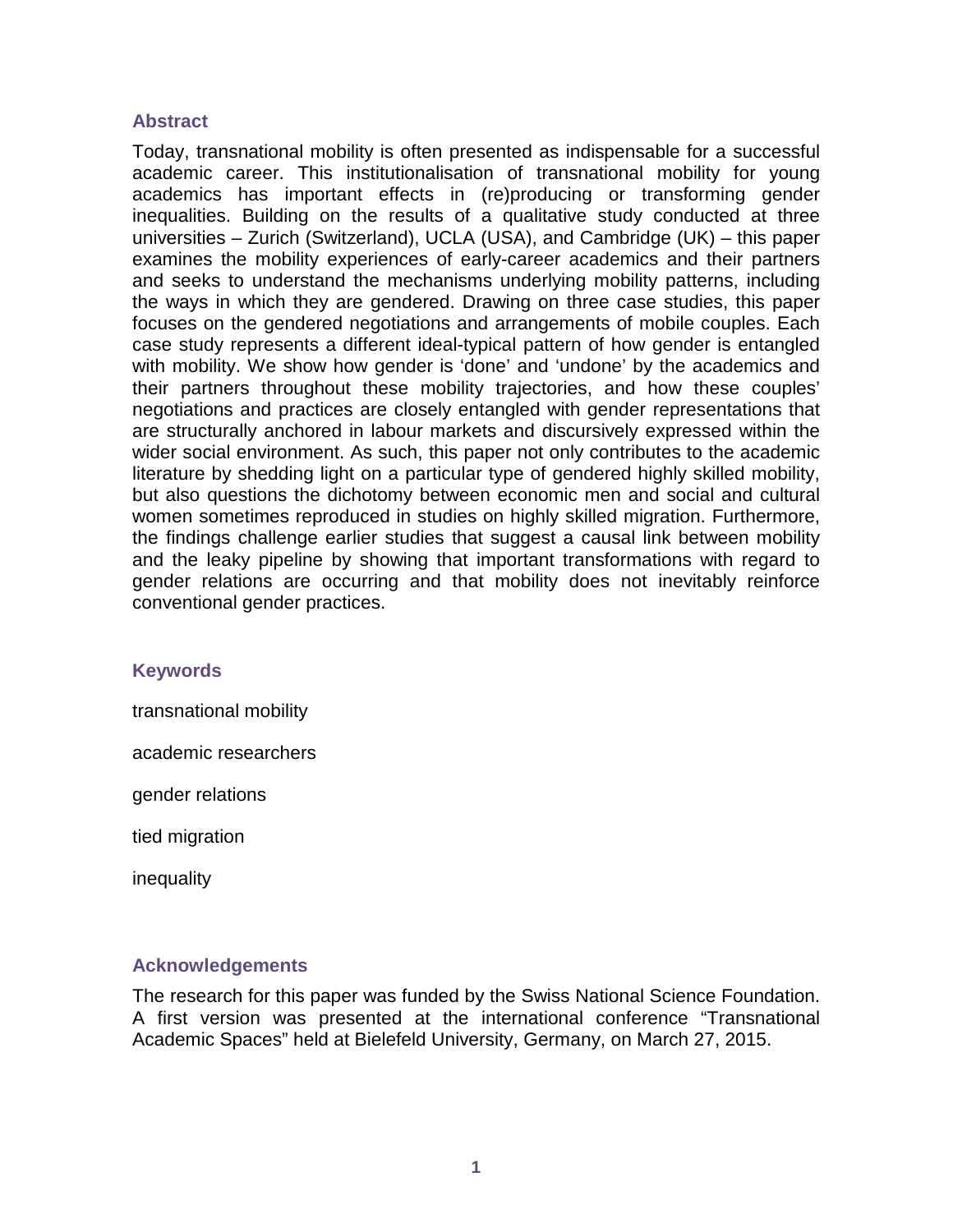## **1. Introduction**

Today, transnational mobility is often presented as an indispensable element in the career trajectories of young academics. In many countries, stays abroad at other universities are considered a necessary part of an academic career, the rationale being that, in order to be successful, academics must establish transnational scientific networks and broaden their academic horizons by experiencing different academic contexts. However, the transnational mobility of young academics has important effects in terms of gender inequality within academia, and this form of mobility has a highly gendered character. Most studies conducted in this field point to the fact that women academics are less mobile than men, and the 'imperative of mobility' has been identified as an important factor contributing to the maintenance of gender inequality within academia (e.g. Ackers 2004, Jöns 2011). However, to date little is known about the mechanisms through which these gender inequalities are (re)produced, contested or transformed in the context of academic transnational mobility. This paper contributes to tackling this research gap by asking how gender is articulated through the mobility patterns of young academics and, conversely, how this specific type of mobility reinforces or transforms gender relations. We address this question by focussing on the negotiations and arrangements of mobile academics and their partners in the context of their broader social environment.

We first present our theoretical lenses, followed by a short description of the methodology. At the core of the paper are three case studies that are described and analysed with regard to the gendered negotiations and arrangements within the couples. These empirical case studies highlight the complex gendered (re)configurations enacted by early-career academics and their partners in a context of mobility. We argue that throughout the mobility trajectories, gender is 'done' and 'undone' (West and Zimmerman 1987, Deutsch 2007) by academics and their partners. As such, we identify important transformations that are taking place with regard to gender relations. Gender dynamics within mobile couples are diversifying, and they contribute to the shifting and blurring of gender boundaries, although academics and their partners are grappling with complex underlying processes related to structural issues and historically anchored gender representations. We argue that, when it comes to academic mobility, gender inequalities take on new shapes and acquire a complexity that goes beyond the 'traditional' representations of gender inequality we often find in the literature.

# **2. Gender and academic mobility: Theoretical lenses**

Despite the significant improvement in recent decades in gender equality in higher education in all European countries and beyond, women are still having difficulties in getting ahead in research careers (EC 2016, Le Feuvre 2015, NSF 2015). The literature interpreting the increasing gender gap in successive stages of an academic career, referred to as the 'leaky pipeline', offers two main theoretical approaches (Mason and Goulden 2002). The 'work versus family' hypothesis focuses on the effects of the institutionalisation of the sexual division of labour, which assigns women responsibility over childcare and men the role of breadwinner, thereby directly impacting academic careers. The 'glass ceiling theory' identifies patterns of overt or hidden discrimination that stands in women's way to the top. A third explanation focuses on the 'imperative of mobility' for academic career progression. Indeed, several studies indicate that the necessity of geographic mobility for academic success partly explains why women often drop out en route to top positions (e.g. Ackers 2003, 2004, Ackers and Bryony 2008, Leemann 2010, van Anders 2004). Research on gender and academic mobility has shown that female academics tend to be less geographically mobile than men. For example, Jöns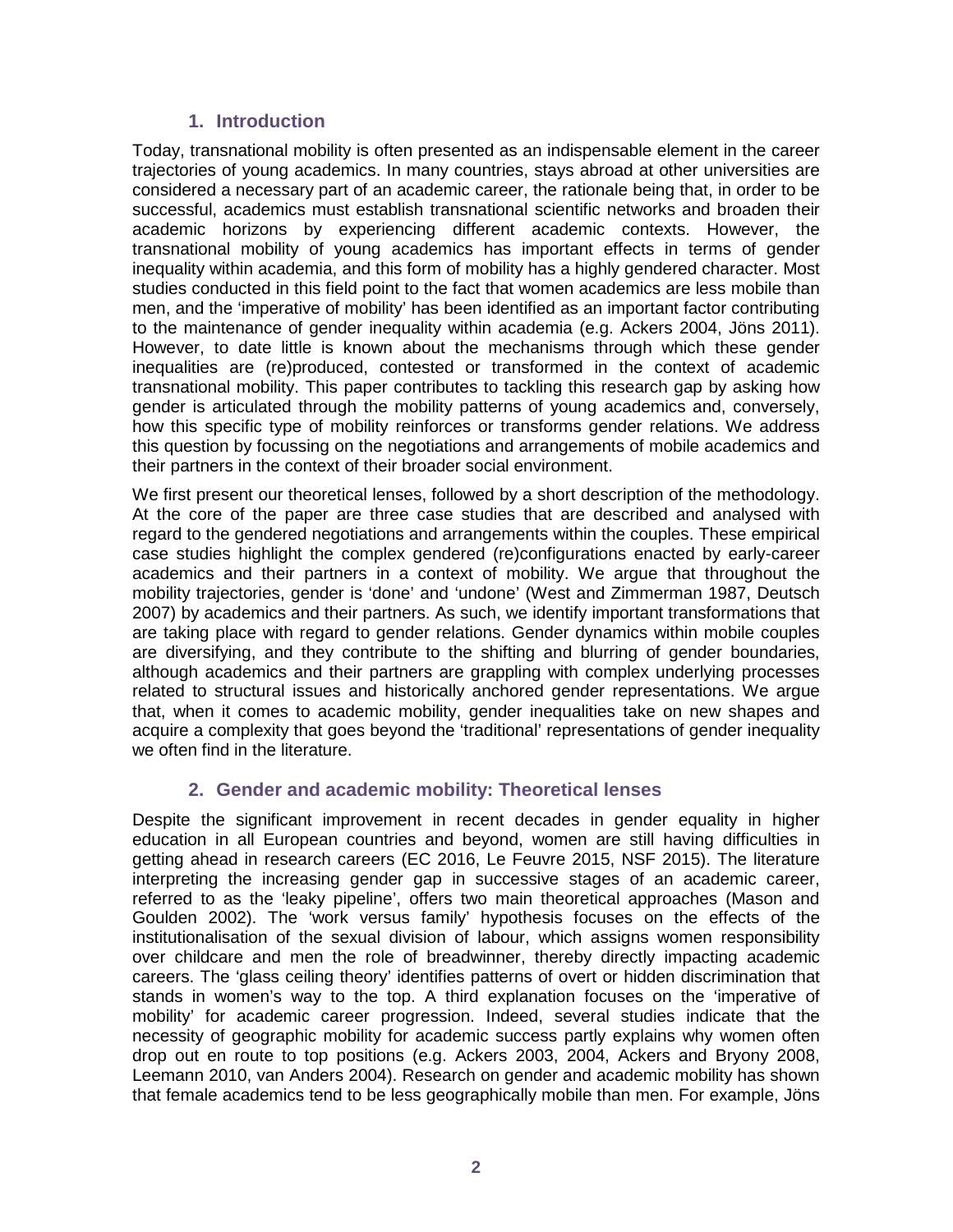(2011) observes that although the gender ratio of international scholars in the United States has been diminishing in recent decades, it still amounted to 65 per cent men versus 35 per cent women in the 2008-2009 academic year, suggesting that women have more difficulty in engaging in transnational mobility. Other studies depict the important impact of family ties upon the propensity for mobility. The proportion of female mobile academics starts to decline when they develop affective and family ties, while the impact of these ties is lower among men (Ackers 2003). Furthermore, married women are also less transnationally mobile than single women during the postdoc period, whereas for men no significant difference is observed (Moguérou 2004). These gender-differentiated patterns of mobility not only concern the academics as primary migrants, but also extend to their partners and families. Compared to men, female academics are more likely to be married to other academics and to experience the so-called dual-body problem, in which the partners – both confronted with a high demand for mobility – have to coordinate their career plans (McNeil and Sher 1999, Rusconi and Solga 2007). Female academics also more frequently follow their partners to a new location as so-called tied migrants (Ledin et al. 2007) without always finding a job corresponding to their qualifications and experiencing a devaluation of their scientific knowledge (Riaño and Baghdadi 2007).

However, even though these studies point to sharp gender inequalities as regards the mobility of academics, we argue that there is a need to tackle this topic further. We still do not understand the mechanisms through which these gender inequalities are produced, reproduced or potentially transformed by transnational mobility. To provide answers to this question, we propose to link insights from migration and gender theory with the analysis of the mobility of highly skilled people.

The transnational mobility of early-career academics is generally understood as a specific type of highly skilled migration that has to be located within broader economic processes of global restructuring, such as the development of 'knowledge societies', the internationalisation of education and the standardisation of education programmes in universities (Bell 1973, Sassen 1991). Although the morphology of the movements of early-career academics is different from that of settled, unqualified migrants, we argue that it is theoretically fruitful to link it with insights from migration and gender theory (for a similar argument, see also Findlay 1996).

This endeavour is important in two regards for our purposes. First, research on highly skilled migration often focuses on the workplace and on career trajectories, dealing with highly skilled migrants as if they were isolated – usually male – individuals circulating alone (Kofman and Raghuram 2005). Aside from a few recent and notable exceptions (e.g. Leung 2013, Ryan and Mulholland 2014a, Shinozaki 2014), family migration, tied migration, and larger social networks have largely been ignored in this field of study, while they have been extensively theorised and studied in the gender and migration literature. Social and family networks are considered by the latter as particularly important to understanding why people leave and with whom, who is going where, who does and does not migrate, and in which ways these processes are gendered (Boyle and Halfacree 1999, Dahinden 2010, Kofman and Raghuram 2015, Mahler and Pessar 2006). We argue that these insights can help us understand the complex gendered processes underlying the mobility pattern of academics. That is why we are interested here in couples and their negotiations and arrangements, and on how these negotiations and arrangements are linked to mobility practices.

Second, studies on highly skilled migration have been criticised for often following the model of a rational and work-oriented male that reproduces the dichotomy of the productive man and the reproductive woman. This underlying bias is not only problematic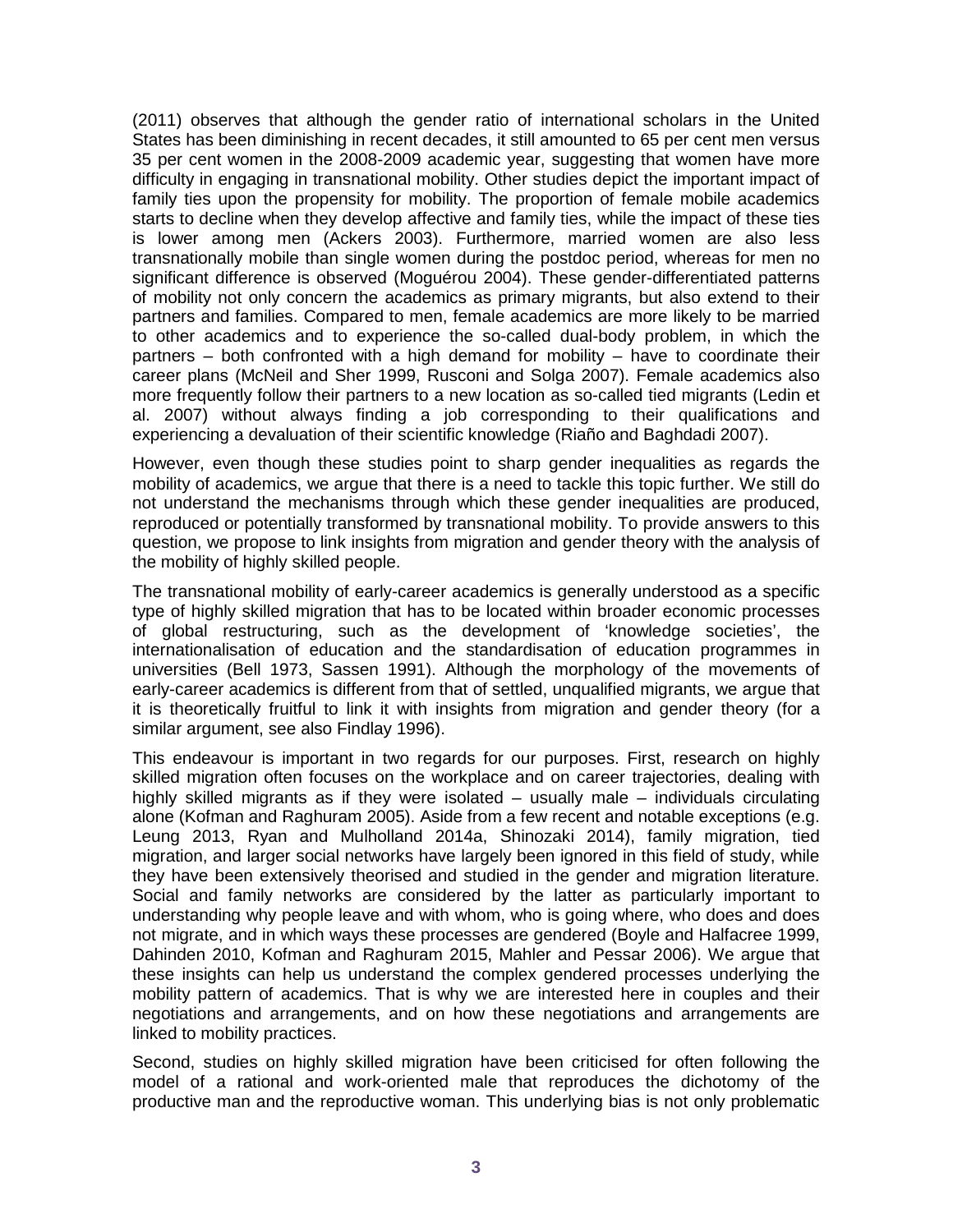as such, but also, and more importantly, indicates that studies on highly skilled migration have not yet adequately addressed the changing role of mobile women in contemporary labour markets (Raghuram 2004). Studies tend to overwhelmingly represent women as 'trailing wives'. By doing so, research not only neglects women's role as primary migrants, but also reduces them to 'passive' followers without further investigating their life experiences as tied movers. More recently, work by Ryan and Mulholland (2014b) on highly skilled migrants in London's financial sector has provided new insights into wives' experiences of mobility by revealing their active role in developing new social ties.

Our argument dovetails with those recent bodies of research that explore the role of family in the strategies of highly skilled migrants and challenge a terminology that tends to reproduce gender stereotypes.

A gender perspective allows us to understand the conditions under which men and women academics potentially engage in mobility as primary migrants or tied movers, and to consider men's and women's practices in their diversity, attesting to the interplay of different gender representations and practices. We apply a constructivist gender perspective (Butler 1990, Lutz 2010), which maintains that gender is actively reproduced and transformed – 'done' and 'undone' (Deutsch 2007, Risman 2009, West and Zimmerman 1987) – in social practices and interactions. In other words, we focus on the interactional level and explore how academics and their partners perform gender in ways that may reproduce or challenge gender differences. By including practices that do not conform to conventional conceptions of the masculine and the feminine, we highlight the diversity and variability of gender configurations and thus gain insight into the question of the reproduction or transformation of gender inequalities.

## **3. Methodology**

This paper is based on a study conducted at the University of Zurich (Switzerland), the University of California, Los Angeles (USA), and the University of Cambridge (UK), consisting of qualitative interviews with early-career academics and, when in a relationship, with their partners. The universities have been selected to ensure a level of diversity in terms of local and national academic contexts. Early-career academics are defined as scholars who have obtained their PhDs within the past ten years and who hold an academic position ranging from a postdoctoral position to a tenured professorship. In total, 52 academics and 19 partners were interviewed between December 2013 and April 2015.

The three case studies presented here involve academics who moved abroad with their (opposite-sex) partners on a fixed-term contract (or fellowship) and who had not yet secured a permanent position. They were selected because they provided interesting examples of how the decision to move together was made and what effect it had on the partners. Beyond these commonalities, the case studies illustrate three different ideal types – in Weber's sense (1992 [1904]) – of mobility patterns, and they allow us to gain a better understanding of the gendered mechanisms that facilitate or constrain transnational mobility and the impact of mobility upon the couples' gender configurations.

Each case study is composed of three tape-recorded interviews: a biographical narrative interview (Rosenthal 2007) and a narrative network interview with the academic, complemented by a semi-structured interview with the partner. The interviews were conducted in English in the first two case studies and French in the third. In the latter case, the quotations were translated to English by the authors. We applied a reconstructive and thematic data analysis strategy (Flick 2009) focussing on the couples' transnational mobility, in particular regarding the discussions they had among themselves or with other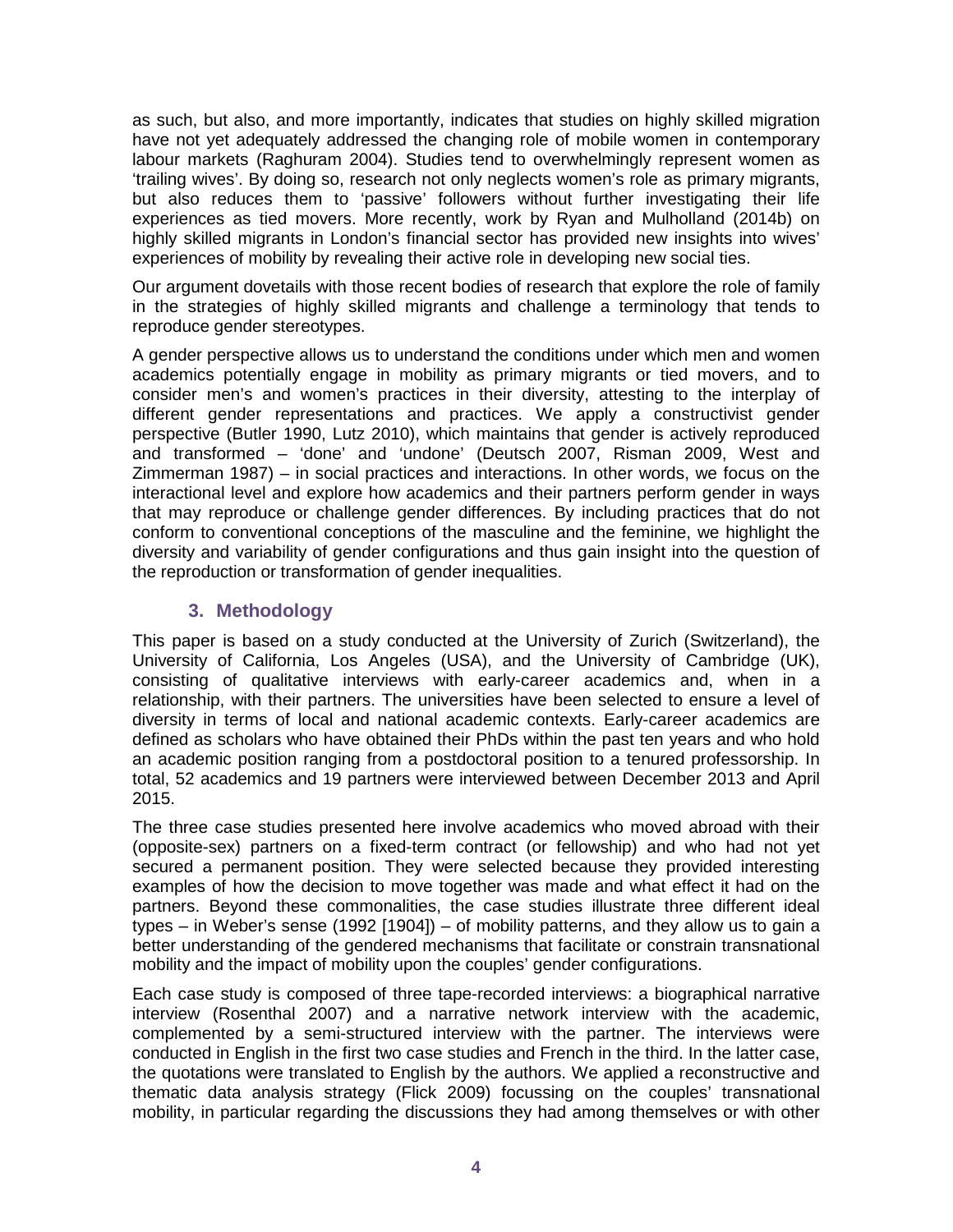members of their social environment, their decision-making processes, the arrangements they came up with, their personal reflections regarding their common mobility, and their observations regarding its meanings. Each case was first reconstructed and analysed on its own, resulting in a particular ideal type. The cases were then compared to allow for generalisations regarding the gendered aspects of this type of mobility.

# **4. Results: Three ideal-typical patterns of mobility**

This section presents the results of the case studies one by one. Each case study starts with a brief outline of the academic's trajectory. We then examine the gender aspects of their discussions, negotiations, and arrangements with their partners in greater detail, focussing on what emerged as turning points in their common experience of mobility and highlighting the specificities of their gender configurations. The length of time between their decision to become mobile and the interviews varies between the case studies.

#### *4.1.'From dual-career mobility to a conventional gender configuration': Leo and Elisa[1](#page-6-0)*

*Leo grew up, studied, and obtained his PhD in Switzerland. He then did a first postdoc at a Swiss university before going to the UK for a second postdoc. His wife, Elisa, is a medical*  doctor. She moved with him to the UK, where she worked at a university hospital. Their *first child was born during their two-year stay abroad. A few years ago, they moved back to Switzerland, where they have been living since. They now have three children. Elisa works part-time in her medical specialty and Leo holds another fixed-term postdoctoral position.*

The negotiations between Leo and Elisa regarding whether to go abroad were based on the core consideration that both would pursue their professional careers. Because Leo was thinking of doing a postdoc abroad after his PhD, he and his wife discussed it and were willing to move together. But Elisa had not yet completed her medical specialisation, and she considered it too early for her to move at the time because it would require her to quit her postgraduate assistantship, which she believed would have a negative impact on her career. Unwilling to leave on his own, Leo decided to delay his mobility and pursue a first postdoc in Switzerland. Because Elisa later received confirmation that work done abroad would count towards her medical specialisation title, the couple decided to move together as soon as Leo had obtained funding and finished his first postdoc. Once he got the fellowship to join a UK university, Elisa looked for a position there and found one matching her training requirements.

Leo and Elisa represent a typical case of a dual-career couple in which the partners manage to negotiate among themselves and within their respective institutional contexts in order to be mobile together while both having the possibility to pursue their professional careers. At this point, they were thinking and acting within what we could call a 'genderequal configuration': although Leo induced the move, their mobility was organised such as not to be detrimental to Elisa's career. Beyond their willingness to negotiate together and their ability to set up an arrangement that would take into account the professional prospects of both of them, the structural context also worked in their favour. For instance, the fact that the medical association in Switzerland recognises, under certain conditions, training work done in the UK facilitated their mobility.

Leo and Elisa had their first child during their stay abroad. After a short maternity leave, Elisa went back to work part-time. They easily found a place for their child at the day-care

<span id="page-6-0"></span> $<sup>1</sup>$  All names are fictitious, and some personal details and locations have been changed or withheld when considered</sup> necessary in order to ensure the research participants' anonymity.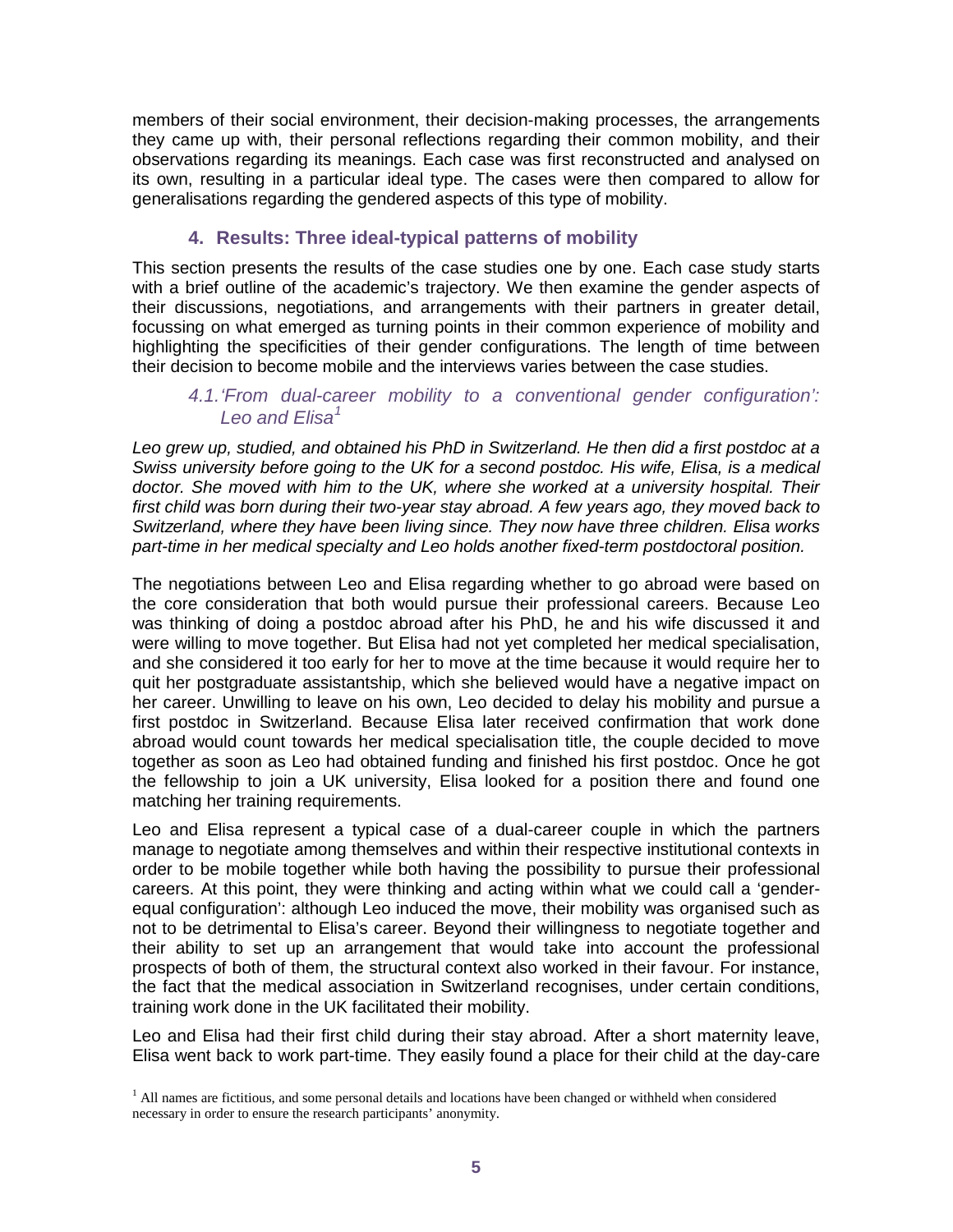of the hospital where Elisa worked. Access to day-care infrastructure allowed Leo and Elisa to work and pursue their professional goals, thus illustrating the impact of structural contexts on individuals' practices – and couples' configurations. However, an asymmetric pattern anchored in the sexual division of labour and deep-seated representations regarding 'natural mothering' developed: after they had their first child, it was Elisa who reduced her work hours and combined her professional activities with her role as a parent.

After a two-year stay in the UK, Leo, Elisa, and their child moved back to Switzerland. Leo had not quite finished his research activities, and he probably could have extended his stay in the UK. But as Elisa was on unpaid leave and had to return to her job in Switzerland, Leo decided to move back as well. Finding a day-care in Switzerland turned out to be extremely difficult. Since Elisa had to work full-time and he was jobless, Leo decided to stay at home and take care of their child, postponing his job search until they had obtained a day-care spot. With Elisa as the primary earner and Leo as the primary caregiver, their family configuration after returning to Switzerland did not conform to conventional parenting roles. However, the interviews show that this configuration changed radically thereafter.

One year after returning to Switzerland, Leo started a new postdoc there. In the following years, he and Elisa had two more children. Elisa changed jobs several times, because, as she explains, she had to deal with sometimes difficult superiors in a male-dominated profession where it was hard to obtain a part-time position. Furthermore, she adds that she found herself caught in a tense situation with both Leo and with her colleagues, as her professional and family obligations conflicted with each other:

If I had to do extra hours, I asked my colleagues, 'Could I leave today? I have to pick up the kids and if I don't leave in ten minutes I'll be stuck in traffic on the Autobahn and I'll be late', and then I have to call [Leo]: 'Can you go and get them? I'm late', and then I always got these [comments] from him and the others. [My colleagues say], 'It's always you who has to leave', and [Leo] says, 'You can't be organised; that's why I have to leave my stuff and go earlier', so I was always caught in these struggles. [Partner interview]

Eventually, Elisa obtained a part-time position in her medical specialty that allows her to better combine work and family and that she herself considers as 'actually the best option for when you have a family' [Partner interview].

We observe here that Elisa adapted her work situation to her family constraints, reducing her working time in order to free up time for her domestic obligations. As for Leo, he also considers that his life has changed as a result of having children:

Before, let's say, I was working between eleven and 13, 14 hours a day. And of course, you are completely free, you can organise yourself, it's not a problem whatsoever, you can go there over the weekend if it can speed up your experiments and stuff. And when you have a family, you better not do that anymore [laughs], because it may be that your wife doesn't agree with it. So I of course work quite a bit less, and also weekends are weekends now, so I really stay at home. [Biographical interview]

The change for Leo appears to be in that he has lost the flexibility to work long days and extra hours on weekends. However, he says that the pressure comes from his wife and he has not really adapted his work schedule in order to be more family oriented.

Leo and Elisa's current way of organising their family life is consistent with the statistical tendency in Switzerland among couples with children: the man works full-time while the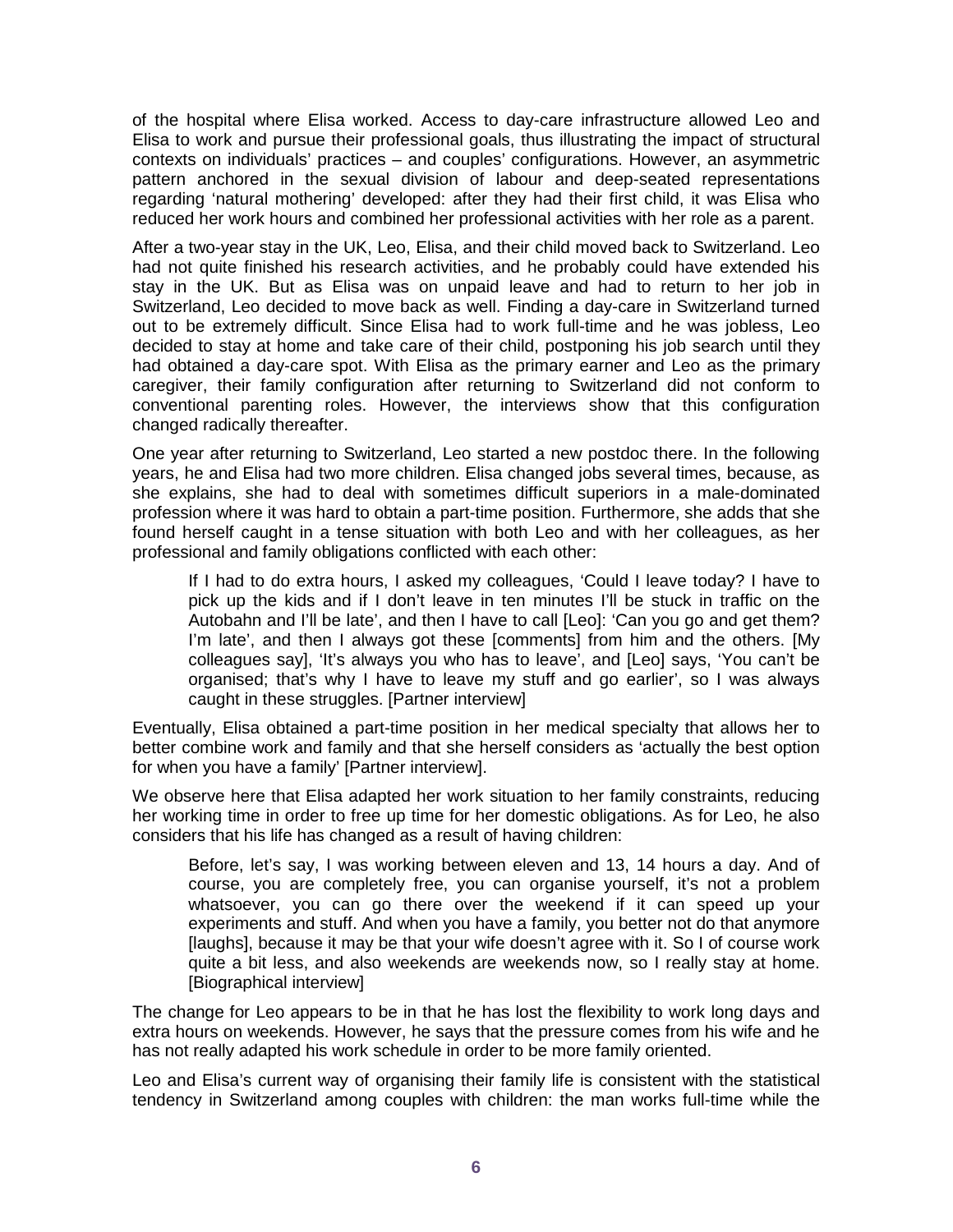woman works part-time and takes care of the children (OFS 2014). Their gender configuration now follows the sexual division of labour that attributes the responsibility for domestic work to women. Elisa is well aware of this fact:

I think it's also about how you, yeah, it's still this model you have in your mind of which responsibilities belong to women and which ones belong to men, I think. His [responsibility] is to go to work and help in the evening. But get the tires changed, wash the car, inside and out, it's all my business, do the insurance, do the payments, and I have to ask him, 'Could you do this? Could you do this?' And so it's also about discussing these things as your family model changes from kid to kid, or from one life stage to another. [Partner interview]

Parenting – and not mobility – seems to have been the crucial factor, the turning point, in the changes to their gender configuration, from gender-equal to 'reversed' roles, and then to conventional gender roles within the family. The changes have come step by step, or, as Elisa says, 'from kid to kid'.

This case study exemplifies the ideal-typical pattern 'from dual-career mobility to a conventional gender configuration' in which the partners manage to maintain gender-equal arrangements in a situation of mobility as long as they do not have children. However, over their life course, it is as if hegemonic gender arrangements catch up with them. Becoming parents constitutes a turning point in that regard, as structurally anchored and internalised conventional roles resurface at this point. Structural elements such as the (un)availability of childcare facilities and external contingencies related to men's and women's jobs also contribute to enabling or hampering gender-equal arrangements (for a similar argument, see Chesley 2011).

#### *4.2.'Female primary mover – male tied mover': Amy and Jeremy*

*Amy grew up and studied in the United States. She met her husband Jeremy in graduate school, where they both obtained PhDs. She then wanted to pursue a career in academia, while he did not. Because she obtained a two-year postdoctoral position in Switzerland, they moved to Switzerland together. They then went back to the United States and soon after, Amy's advisor in Switzerland offered her an Oberassistentin position[2](#page-8-0) in his department if she was willing to relocate to Switzerland. Amy and Jeremy eventually decided that she should accept. Jeremy quit his job in the United States and they both recently moved back to Switzerland.*

The interviews indicate that Amy and Jeremy never tried to organise their mobility as a dual-career couple, but as couple in which the female partner's career is given priority to the detriment of the male partner's professional prospects. The career perceived as more constraining in terms of geographical flexibility is prioritised in the common trajectory of the couple, regardless of gender considerations. Indeed, Jeremy recalls that it was clear to both of them early on that Amy's willingness to pursue an academic career implied being mobile, and that he would follow her:

As the relationship got serious and we started to think further ahead, it was sort of by default that we would follow wherever she went, because it's much more difficult to have a career in academia if you are fixed, if you are, you know, stuck in one place. [Partner interview]

<span id="page-8-0"></span><sup>2</sup> In Switzerland, an *Oberassistent-in* position is a fixed-term position as a senior teaching and research associate (see: http://www.uniterm.uzh.ch/lists.php?char=O, accessed 13.05. 2016).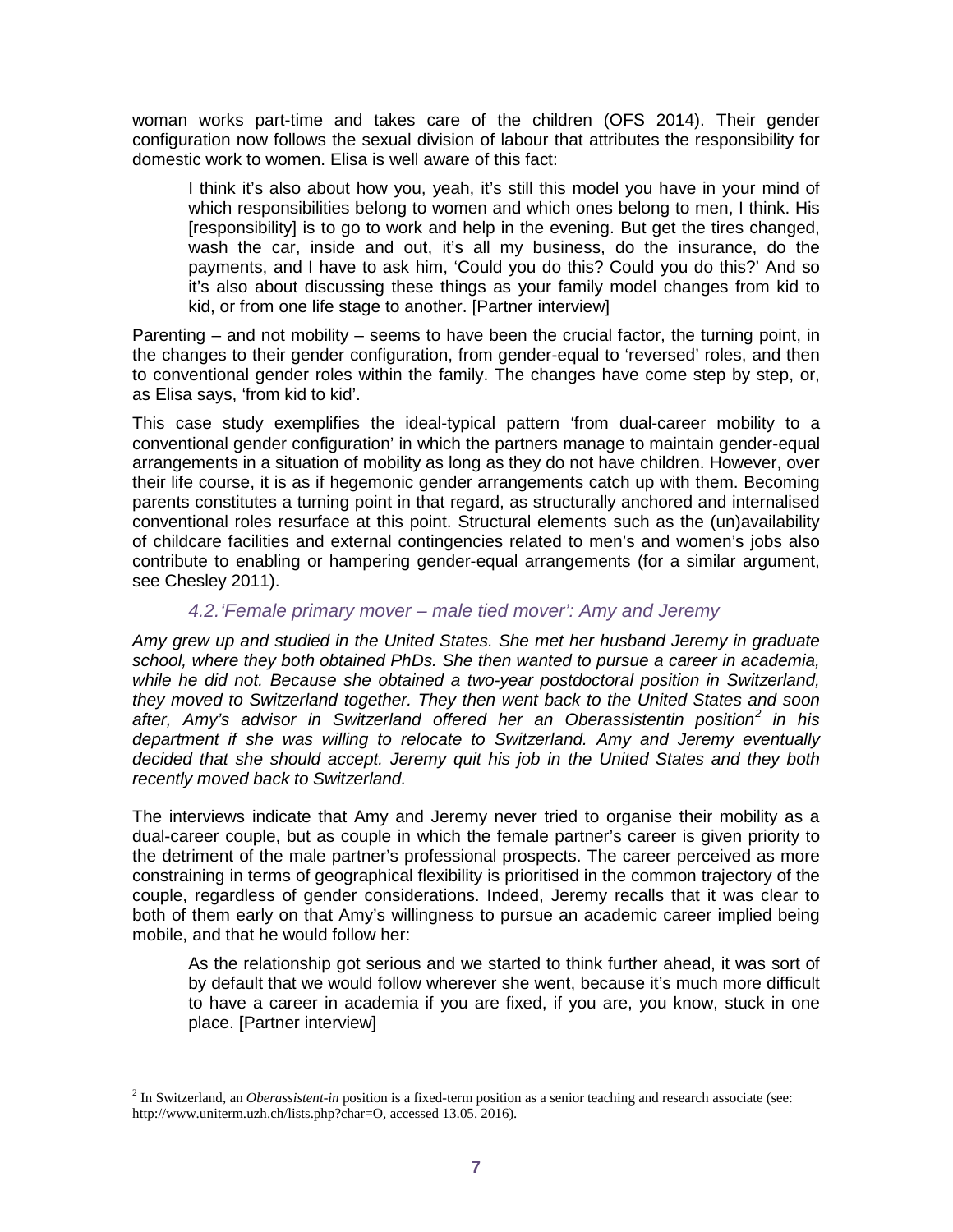The interviews reveal that Amy's professional aspirations were an important aspect of the couple's discussions, and that their decision to move back to Switzerland was based on several considerations. First, they both realised that they would need to relocate anyway because of the lack of academic opportunities for Amy where they lived in the United States. Second, as Amy explained, she would have struggled to find another professional career if they had decided to stay. Third, Jeremy indicated that, overall, they were both unhappy during that period in the United States. He eventually concluded that, by going back to Switzerland, the situation would be better for at least one of them, and that it was the best option for them as a couple.

However, they both anticipated that it could be challenging for Jeremy to find a job there. Amy says she was truly concerned about Jeremy's situation as a tied mover, and she mobilised the people she knew in Switzerland to talk about it and find out about job opportunities for him. Before moving, they figured that he might be able to teach in bilingual or international high schools that wanted native English speakers.

The following spring, Amy moved back to Switzerland, joined by Jeremy a couple of months later. He had asked his employers in the United States for permission to finish his work from Switzerland, but as they refused Jeremy quit his job. Since his return to Switzerland, he has come to realise that not speaking German is a bigger obstacle to finding work as a teacher than they had expected. The interview with Jeremy indicates that the uncertainty of his professional prospects weighs heavily on him, a situation that also worries Amy:

So now we are really in the middle of a bit of crisis mode because he had given the impression that working was not so important to him, but now he's realised it's actually more important than he thought and he feels useless, and, yeah. It's a bad, bad situation to be in. [Network interview]

In other words, Amy and Jeremy are confronted with a mobility constraint often experienced by tied movers, namely their employability in the country of destination. However, in their atypical gender configuration, in which the male partner follows his wife, the negotiations and 'gender troubles' take on a particular form.

The interviews also reveal that their social environment reacted in particular ways as regards their atypical – 'genderly undone' – configuration. Amy and Jeremy are aware that they represent a rather unusually gendered mobility pattern compared to friends and colleagues who engage in mobility, as observed here by Jeremy:

I don't think I know anyone else who has followed the wife… I am trying hard to think, but… I can't think of a single example right now, where they have followed the wife's career. [Partner interview]

Jeremy explains that, while their American friends who have completed PhDs understand the need to be mobile in order to pursue an academic career, their non-academic friends did not understand their decision to move back to Switzerland for Amy's career. One of Jeremy's best friends was particularly derogatory about their mobility decision, as Amy recounts:

I didn't have conversations with him, but I know that, based on what [Jeremy] told me, he was very, very discouraging and rather mean about the whole thing [laughs]. He said this ridiculous thing like, 'It sounds like [Amy] is just doing this for status'. [Biographical interview]

Amy also had an arduous conversation with one of her friends in the United States: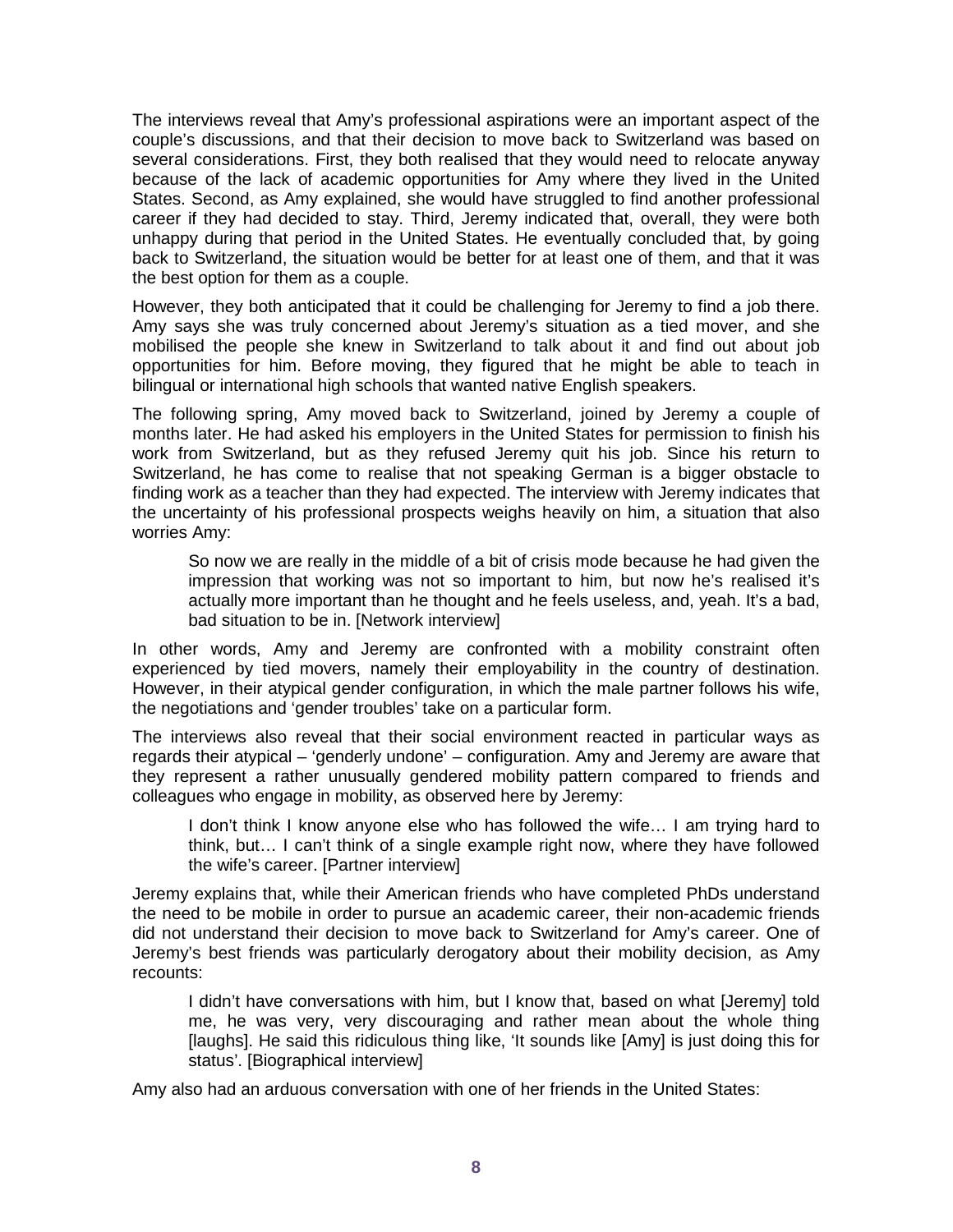She was more like, you know, 'Your husband is here, your friends and family are here, you need to figure out something to make your life work here, rather than, you know, dragging your husband'. It was sort of like a 'you are being a bad wife' conversation [laughs], yeah, pretty sexist, really. [Biographical interview]

Even though part of this lack of understanding is probably about mobility as such – leaving the country and moving abroad – it is also marked by normative gender expectations about what men and women should do. These expectations also appear more or less implicitly in the attitudes Jeremy faced at his job when he decided to quit:

I'd never had anyone say something like, 'How could you follow your wife for her job and give up your own?' But [Amy] and I have talked about it a lot, and I think she's probably right that I wouldn't have gotten quite as much grief from [my employer] about it if I was a woman and I had said, you know, 'My husband has a great opportunity to continue this project in [Switzerland], so we are moving'. They probably would have said, 'Yeah, okay, that makes sense'. But I didn't get any of that. [Partner interview]

The attitudes and gendered representations of their social environment have in turn had an impact on how Amy and Jeremy deal with their mobility situation, even though it is difficult to tell where the pressure comes from, as Jeremy explains:

It can be really hard to tell sometimes if the pressure one feels, to go back to gender roles, is really there, or if it's all self-inflicted. Because I never viewed it like, 'Well, you know what, I made a sacrifice, I moved to Switzerland again for Amy because she loved her job, and that's okay'. Instead I always feel […] like I've somehow failed because here I am unemployed rather than, 'Well, I was a good husband, good partner, for agreeing to come here'. And I think that that must somehow be wrapped up in being a guy  $[...]$ . I just don't know if it's all in my head or if sometimes you pick up on things from other people that they do expect me to have a job and be the one bringing in the bread and all of that [long pause]. [Partner interview]

This case study represents the ideal type of the 'female primary mover – male tied mover' mobility pattern. It exemplifies an atypical gender configuration in that it does not correspond to prevailing representations of gender relations and gender roles anchored in the broader societal context. It represents a 'gender-troubled' configuration: Amy and Jeremy are struggling with these gender representations, which they have internalised, and which are also expressed in their environment.

### *4.3.'Male primary mover – female tied mover': David and Miriam*

*David grew up and studied in France up to the master's level. He then did a PhD in Belgium, where he met his wife Miriam, who was doing a master's at the same university. After his PhD, he did a first postdoc in France, commuting weekly between Belgium and France for a year. He then obtained a three-year postdoctoral fellowship and is currently conducting the first part of this fellowship in the United States. Miriam quit her job in Belgium and moved with him to the United States.*

When they decided whether to move abroad, David and Miriam illustrated the configuration of a couple in which one of the partners is career driven, while the other considers changing professions without having clear career prospects. As such, their mobility pattern shares similarities with the one described in the second case study, but with important differences related to gender.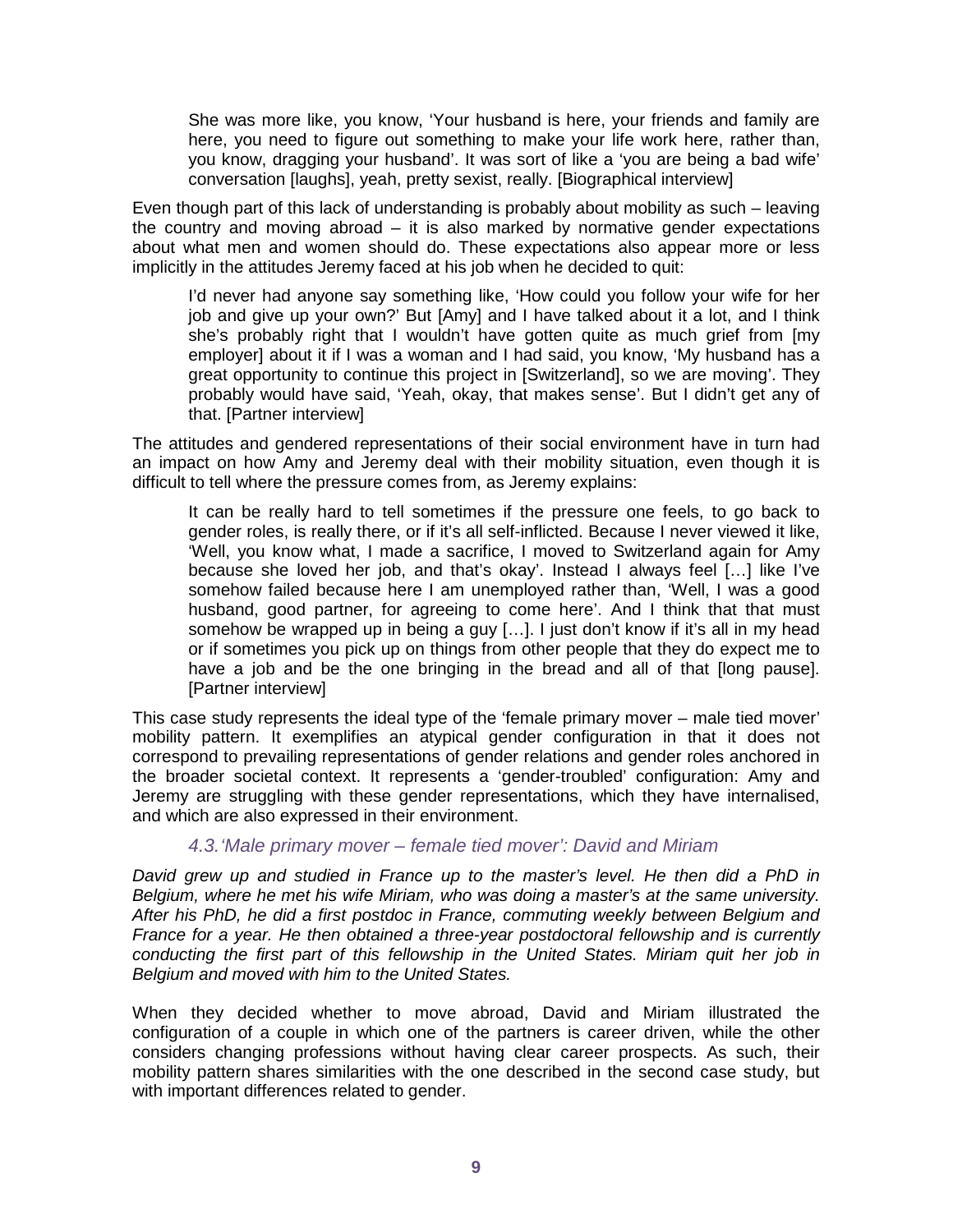The interviews reveal that the idea of being mobile initially came from David. Wanting to pursue a career in academia after his PhD, he wrote a fellowship proposal for a three-year postdoc in Belgium, including a one-year stay at a university in the United States. The idea of moving abroad was thus in the air, but it did not result in much discussion, and David could not imagine any downsides to an experience abroad for Miriam, as he recalls:

Somehow, we didn't discuss it very much because I did not really offer her much of a choice, you know […]. I don't know, it seemed to be such a positive experience, you know, to be able to leave […], that I couldn't really see how it could be a problem. [Biographical interview]

As for Miriam, she recalls that, while she was surprised at first when David announced his intention to be mobile, she then came to agree that she would follow him if the opportunity arose. She also states that she really disliked the job she had before leaving and was considering shifting her professional orientation altogether. However, like Jeremy, she expresses some reluctance about being a tied mover:

But the fear of moving to the States, that was different, like, 'Ah, I will be losing my independence', because even if this job [in Belgium] was a shitty job, it allowed me to be completely, well completely, almost completely independent, you know? We were each paying a more or less equal part of the rent; I was paying a bit less because, well, also proportionally with my income, and yeah, and I had money to do what I wanted, and do my own stuff, yeah. [Partner interview]

Thus, before being mobile, both partners worked and performed the 'breadwinning' duties more or less equally. Their mobility as a couple resulted in one of the partners becoming financially dependent on the other. Miriam worries that their gender configuration, in which the male partner is the sole – or main – breadwinner, will cause her to lose her financial independence. As for David, he seems to be comfortable with their new configuration.

When Miriam arrived in the United States, she immediately applied for a work permit, as her visa status allowed her to do so. The process takes several months, and David explained that, in the meantime, Miriam could possibly find small jobs or take classes to stay busy, emphasising that there was no pressure on her to have an income. As for Miriam, she stated that the first months of their stay were really hard because she did not know what to do and experienced moments of depression. At some point, she befriended a woman working at a store that was looking for a part-time employee. Miriam jumped at the opportunity. This part-time job has allowed her to not only break out of her isolation, but also recover some financial independence:

And for me, it feels good, too, because I'm not always depending on [David]. I left with some savings, but, well, savings are gone fast. [...] I know that I depend on [David] financially, somehow, because he'll make… so he's probably always made more money than I have, but well, just being able to tell myself, 'I'm contributing, actually'. And I can go out with my girlfriends without asking [David], 'Hey, can I have some money?' [Partner interview]

When it comes to having children, David and Miriam both say they want to become parents one day. But Miriam explains that she does not feel ready yet and expresses concern at becoming a mother before finding her own professional focus and being able to support her family financially. In doing so, she resists the gendered representations of work-family arrangements presented by her former colleagues, who suggested that she take advantage of not working while in the United States to have children. As she states, she does not want her stay in the United States to be a maternity experience.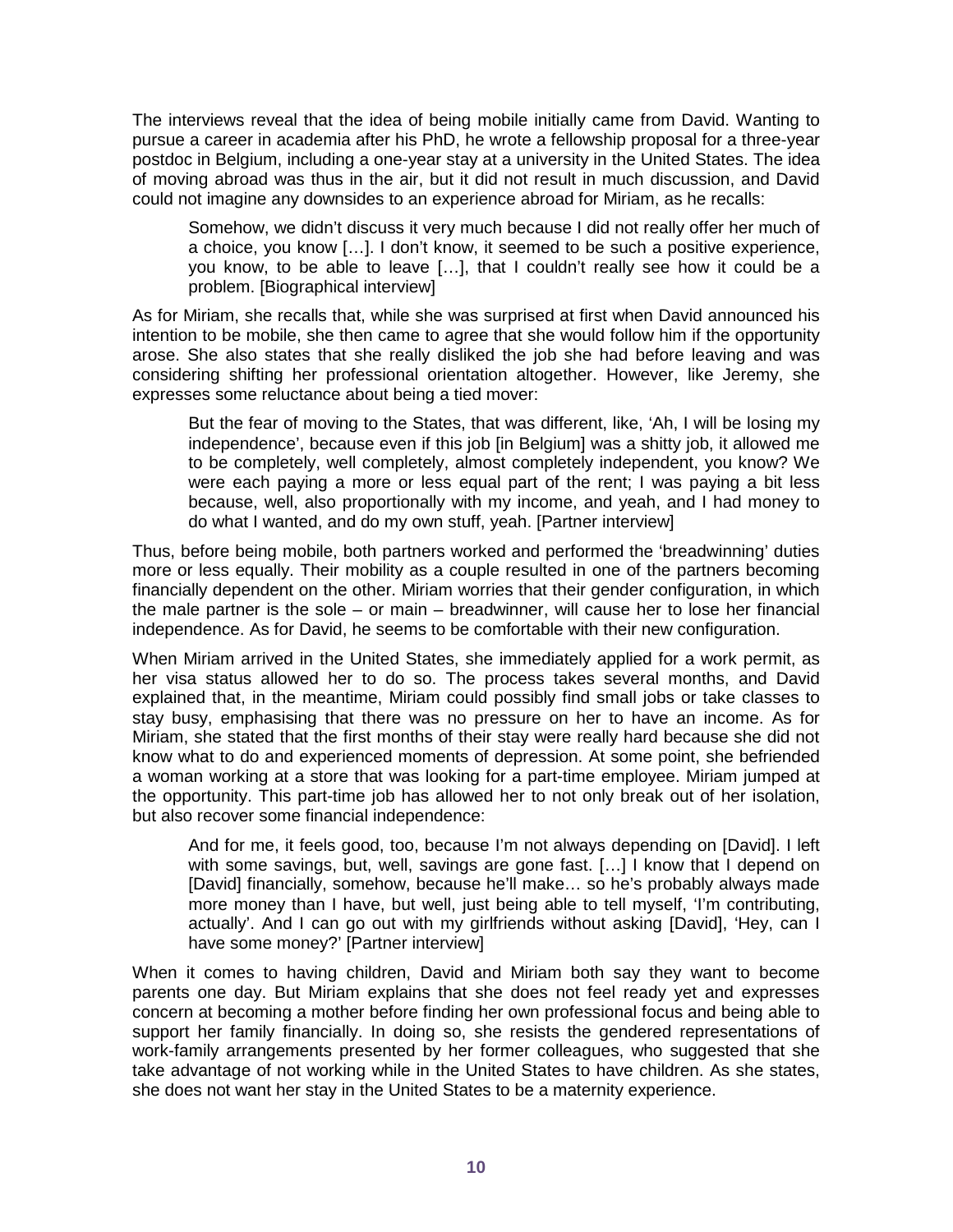This case study exemplifies a modification of the couple's gender configuration towards asymmetrical roles between the partners in the context of mobility. It exemplifies the ideal type of the 'male primary mover – female tied mover' mobility pattern. Although their joint decision to move together did not involve difficult discussions, their gender configuration in mobility is still questioned by the female partner. While David has clear ideas about a career and expects his wife to follow him, Miriam is afraid of losing her financial independence and struggles with the idea of having a child in their new gender configuration as a mobile couple. This ideal type also demonstrates that being a female tied mover does not necessarily entail having conventional gender values, but that women might develop particular strategies in trying to get out of the dependency induced in such situations.

## **5. Discussion : Multiple gender configurations in a context of mobility**

The three case studies depict very different ways in which the academics and their partners organise their common trajectories in a situation of mobility, each case study representing a different ideal-typical pattern of how gender is entangled with mobility. Through the analysis, we have gained insight into how these gender configurations are discussed, negotiated, and (re)arranged between the partners in the context of their broader social and institutional environments. Our case studies do not entirely confirm earlier studies: mobility does not inevitably reinforce conventional gender practices. It can lead into a variety of patterns, including atypically gendered configurations.

The first ideal type, 'from dual-career mobility to a conventional gender configuration', shows how couples may successfully manage to coordinate two careers equally while engaging in mobility. However, there are some limits to this dynamic, resulting in what we could refer to as a 'rebound of convention' over time: parenting is an especially important turning point in a couple's dynamics (Yavorsky, Kamp Dush, and Schoppe-Sullivan 2015). Having children – and here that is not directly linked to mobility – can activate historically anchored representations about the partners' roles as fathers and mothers, slowly changing the gender relations within the couple towards more conventional ideas of the masculine and feminine. At the same time, the successive changes in Leo and Elisa's gender configuration point to the connection between the individual and interactional levels, on the one hand, and the wider structural environment, on the other.

The second ideal type, 'female primary mover – male tied mover', represents an unconventional gender configuration. This case study provides insight into the conditions under which women are able to move abroad as primary movers followed by their tied partners and the 'gender struggle' such an atypical configuration triggers. The male partner's dissatisfaction with his professional situation prior to mobility may be a decisive factor for the realisation of this pattern. This interpretation needs to be investigated further, but the professional 'footlooseness' of the male tied partner – either because he is unfulfilled by his job or because his work activities are geographically transferable – appears to be a critical factor in the implementation of this mobility pattern, as has been observed in other interviews and suggested by Ackers and her co-authors (2000).

The third ideal type, 'male primary mover – female tied mover', is a more widespread pattern of tied mobility than the second. It has often been emphasised in the literature on highly skilled mobility and resulted in terms such as 'trailing wife' and 'sacrificed wife' (Raghuram 2004). However, we argue that without considering the tied partner's experience or the negotiations within the couple, an important research gap remains. The results here shed light on the subjective experiences of female tied movers and on the mechanisms at work in this situation. We observe that this pattern is not implemented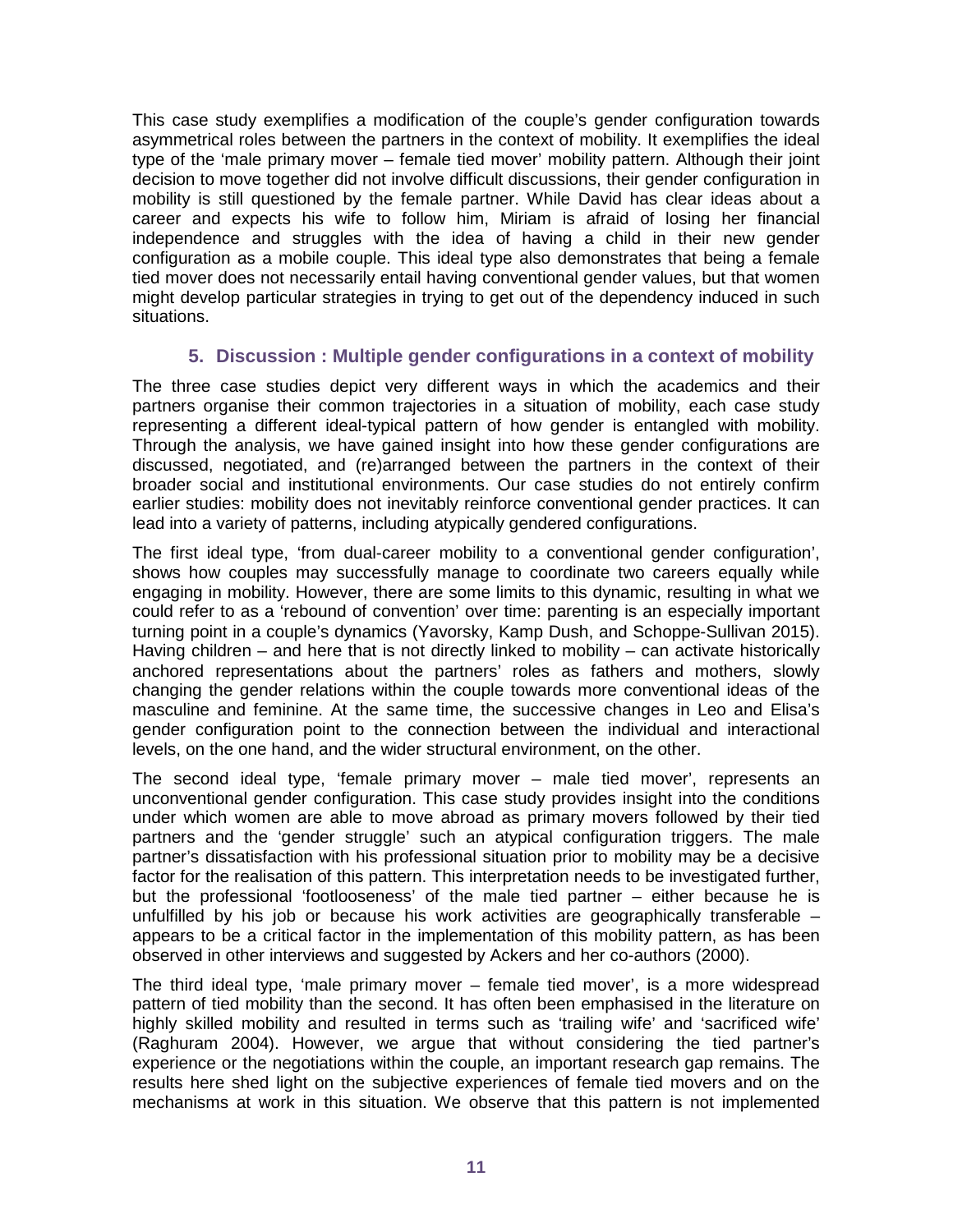without resistance from the female tied partner, resistance that in turn questions gender representations that reproduce the dualism between paid and unpaid work, productive and reproductive labour.

Moreover, several crosscutting elements emerge from the case studies. First, mobility can trigger a transformation in a couple's gender dynamics and cause the partners to rearrange their gender configuration more asymmetrically in a way that favours the career of the primary mover at the expense of that of the tied partner. In this regard, the structural context in which mobility unfolds contributes to shaping partners' personal and professional experiences. This context includes regulatory and social hurdles such as visa and work-permit requirements, the recognition of credentials and qualifications, and language needs, and their impact varies depending on the national or local contexts and on individual circumstances (Riaño and Baghdadi 2007). The case studies show that not speaking the language might jeopardise the partner's ability to enter the local job market, whereas mutual recognition of credentials and qualifications across countries facilitates a partner's ability to move together with a primary mover in an egalitarian configuration. These structural factors impact tied movers regardless of their gender. Second, these gender configurations are an object of discussion and negotiation among the couples and within their social environments. We have observed some 'gender trouble' as the academics or their partners expressed their discomfort, annoyance, or struggle regarding certain aspects of the gender arrangements in which they are engaged. Third, depending on who follows whom, the discourses differ. Depending on their gender, primary movers express different feelings and attitudes regarding their tied partners' experience of difficulties. Men can adopt a rather protective – paternalistic – attitude towards their female partners' following them, whereas women can express concern – and even guilt – about their male partners doing the same. These different attitudes can be interpreted as gendered expressions of feelings, which are a reflection of deep-seated conventional gender representations. Such an interpretation is confirmed by other interviews and by research on highly skilled mobility (Shinozaki 2014). Finally, it is important to note that social environments are gendered, which in turn has an impact on the actors and enables or constrains the couples' negotiations and arrangements. Indeed, couples that develop atypically gendered mobility patterns – female primary mover and male tied mover – have to struggle against deep-seated gender representations that they have internalised and are confronted with externally. Stereotyped ideas about the masculine and the feminine – a useless man (because he is not working) and an over-ambitious woman (because she pursues her career) – are real challenges for such couples and can hamper their attempts to enact 'genderly undone' arrangements. In a similar vein, the social environment might reduce a female tied mover to her potential role as mother – given that she is not working – and she might have to struggle against such representations.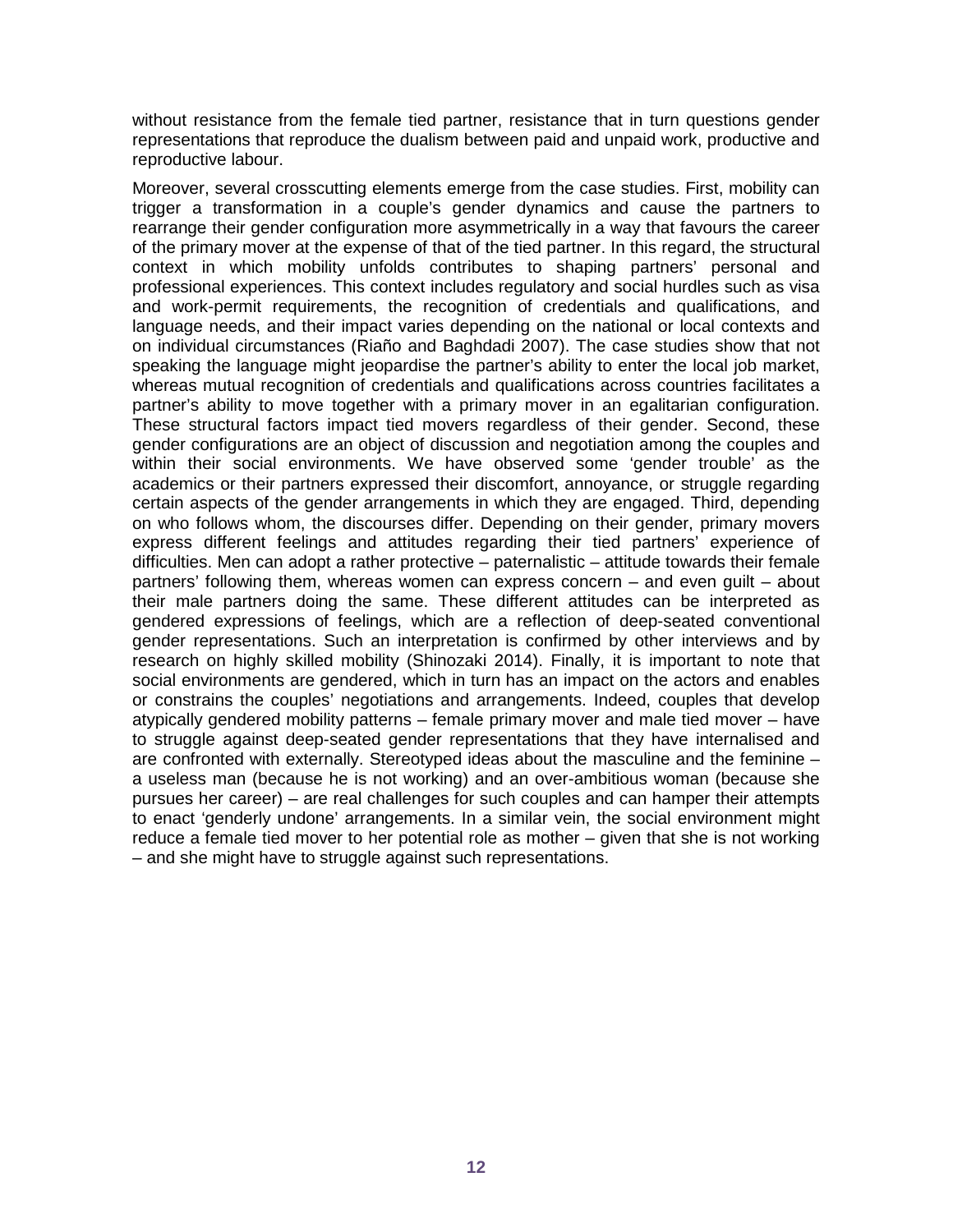## **6. Conclusion: Are gender relations shifting towards less inequality?**

Drawing on three case studies, this paper focuses on the gendered negotiations and arrangements of mobile couples and explores how gender is 'done' and 'undone' by the academics and their partners throughout their mobility trajectories. Applying such a 'doing' and 'undoing' gender approach (Deutsch 2007, Risman 2009, West and Zimmerman 1987) has allowed us to emphasise the importance of social interactions and provided us with a theoretical framework that makes it possible to explore the diversity of couple configurations, including atypically gendered configurations that challenge prevailing representations of the masculine and the feminine.

By depicting how gender is 'done' and 'undone' within couples and how these couples' negotiations and arrangements are enabled and constrained by the structural context and gendered societal expectations, we have shed light on individuals' resistance to or struggles against the gender arrangements they set up as a couple. We have also shed light on individuals' discourses and attitudes, which vary according to their gender. Gender relations are dynamic, and this approach has enabled us to grasp the variability of gender arrangements over time. Indeed, mobility may represent a moment of transition in a couple's trajectory. However, we have shown that (re)arranged gender configurations do point to a variety of patterns. As such, our findings suggest that the causal connection between the mobility requirement and the leaky pipeline is not as clear as other research has indicated, but rather show that important transformations with regard to gender relations are occurring and that mobility does not inevitably reinforce conventional gender practices. Nonetheless, becoming parents stands out as a key turning point in a couple's configuration: it can cause the partners to conform more closely to 'traditional' conceptions of motherhood and fatherhood. Several authors (e.g. Deutsch 2007, Risman 2009) have highlighted the importance of the structural level in the process of doing and undoing gender. Change at the interactional level may be influenced by change at the structural level and, conversely, change at the interactional level has the potential to translate into structural change (Chesley 2011). Our results confirm the connection between these two levels, but the ways in which these levels are entangled needs to be investigated further.

Overall, our findings fit into larger debates on gender inequality. Some scholars have argued that progress towards gender equality has stalled (England 2010) and that, despite the many changes in how gender is enacted at the individual and interactional levels, the overall structure of social life has remained unchanged (Lorber 2000). In this regard, this paper supports the view that mobile academics and their partners engage in diversified gender practices, follow multiple gender conceptions, and sometimes challenge some gender conceptions while contesting or resisting others. As gender relations within couples change, female academics also engage in mobility as primary movers followed by tied partners. Conversely, male academics might also increasingly face reluctance from their female partners in following them, blurring the gender boundaries between men and women. However, these dynamics require further investigation, for instance by including other ideal-typical gender configurations, such as 'partners living apart', 'commuting primary mover', and 'commuting tied mover'. This further investigation would make it possible to deepen our understanding of the articulation between gender relations and academic mobility.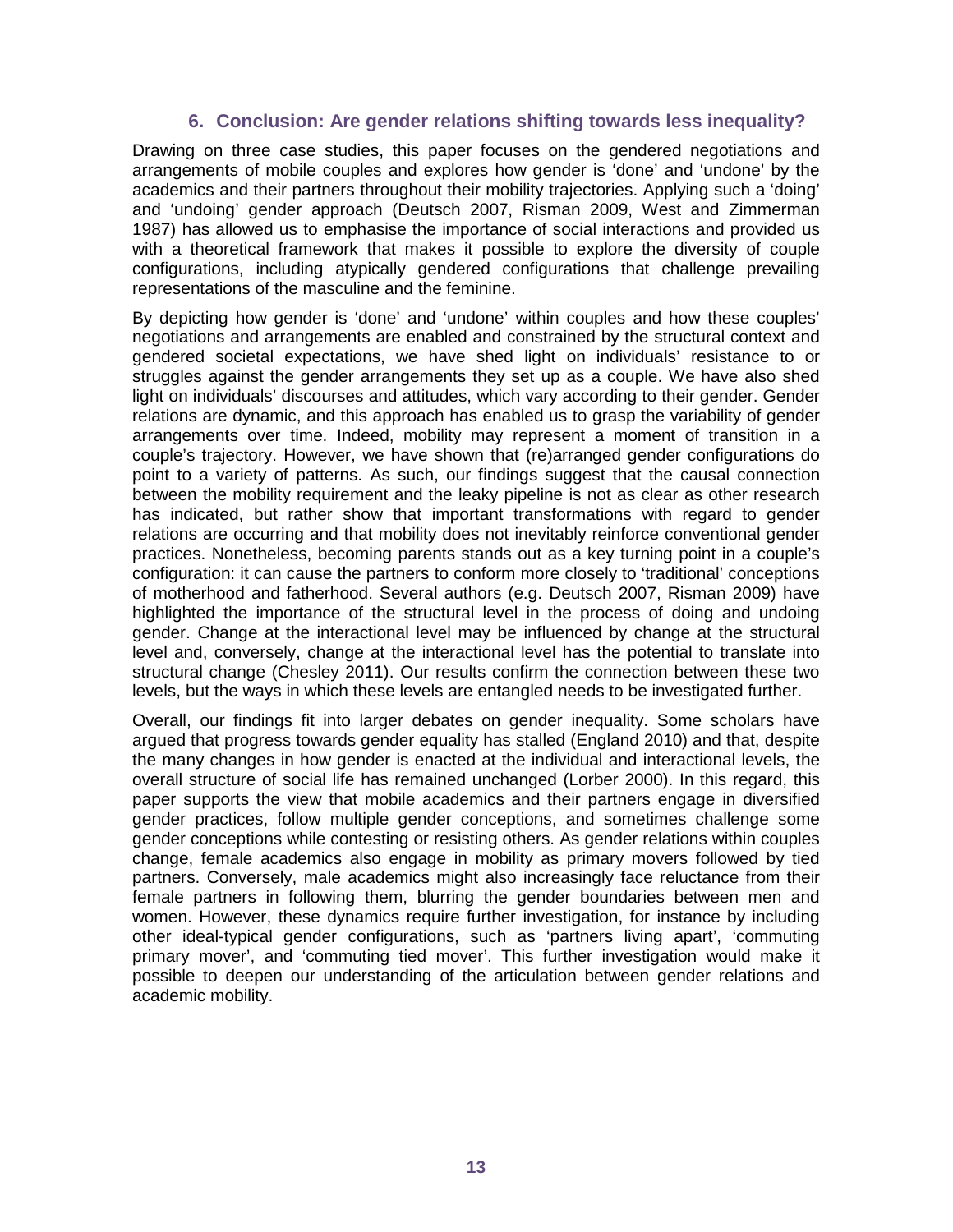#### **7. References**

- Ackers, Louise. 2003. *Managing Work and Family Life in Peripatetic Careers : the Experiences of Mobile Women Scientists in the EU*. Leeds: Centre for the Study of Law and Policy in Europe, University of Leeds.
- Ackers, Louise. 2004. "Managing Relationships in Peripatetic Careers : Scientific Mobility in the European Union." *Women's Studies International Forum* 27 (3):189-201.
- Ackers, Louise, and Gill Bryony. 2008. *Moving People and Knowledge : Scientific Mobility in an Enlarging European Union*. Cheltenham [etc.]: E. Elgar.
- Ackers, Louise, Debbie Millard, Heloisa Perista, Isabel Baptista, Vera Gustafsson, and Martha Blomqvist. 2000. *The Participation of Women Researchers in the TMR Marie Curie Fellowships*. [S.l.]: [s.n.].
- Bell, Daniel. 1973. *The Coming of Post-Industrial Society*. New York: Basic Books.
- Boyle, Paul, and Keith Halfacree, eds. 1999. *Migration and Gender in the Developed World*. London [etc.]: Routledge.
- Butler, Judith. 1990. *Gender Trouble. Feminism and the Subversion of Identity*. London: Routledge.
- Chesley, Noelle. 2011. "Stay-at-home Fathers and Breadwinning Mothers : Gender, Couple Dynamics, and Social Change." *Gender and Society* 25 (5):642-664.
- Dahinden, Janine. 2010. "Are You Who You Know? A Network Perspective on Ethnicity, Gender and Transnationalism: Albanian-Speaking Migrants in Switzerland and Returnees in Kosovo." In Identity Processes and Dynamics in Multi-Ethnic Europe, edited by Charles Westin, José Bastos, Janine Dahinden and Pedro Góis, 127- 147. [Amsterdam]: Amsterdam University Press.
- Deutsch, Francine M. 2007. "Undoing Gender." *Gender and Society* 21 (1):106-127.
- EC. 2016. *She Figures 2015*. Luxembourg: Publications Office of the European Union.
- England, Paula. 2010. "The Gender Revolution : Uneven and Stalled." *Gender and Society* 24 (2):149-166.
- Findlay, Allan M. 1996. "Skilled International Migration : a Research Agenda." In *Geography and migration*, edited by Vaughan Robinson, 285-293. Cheltenham [etc.]: E. Elgar.
- Flick, Uwe. 2009. *An Introduction to Qualitative Research*. 4th ed. London: Sage Publications.
- Jöns, Heike. 2011. "Transnational Academic Mobility and Gender." *Globalisation, Societies and Education* 9 (2):183-209.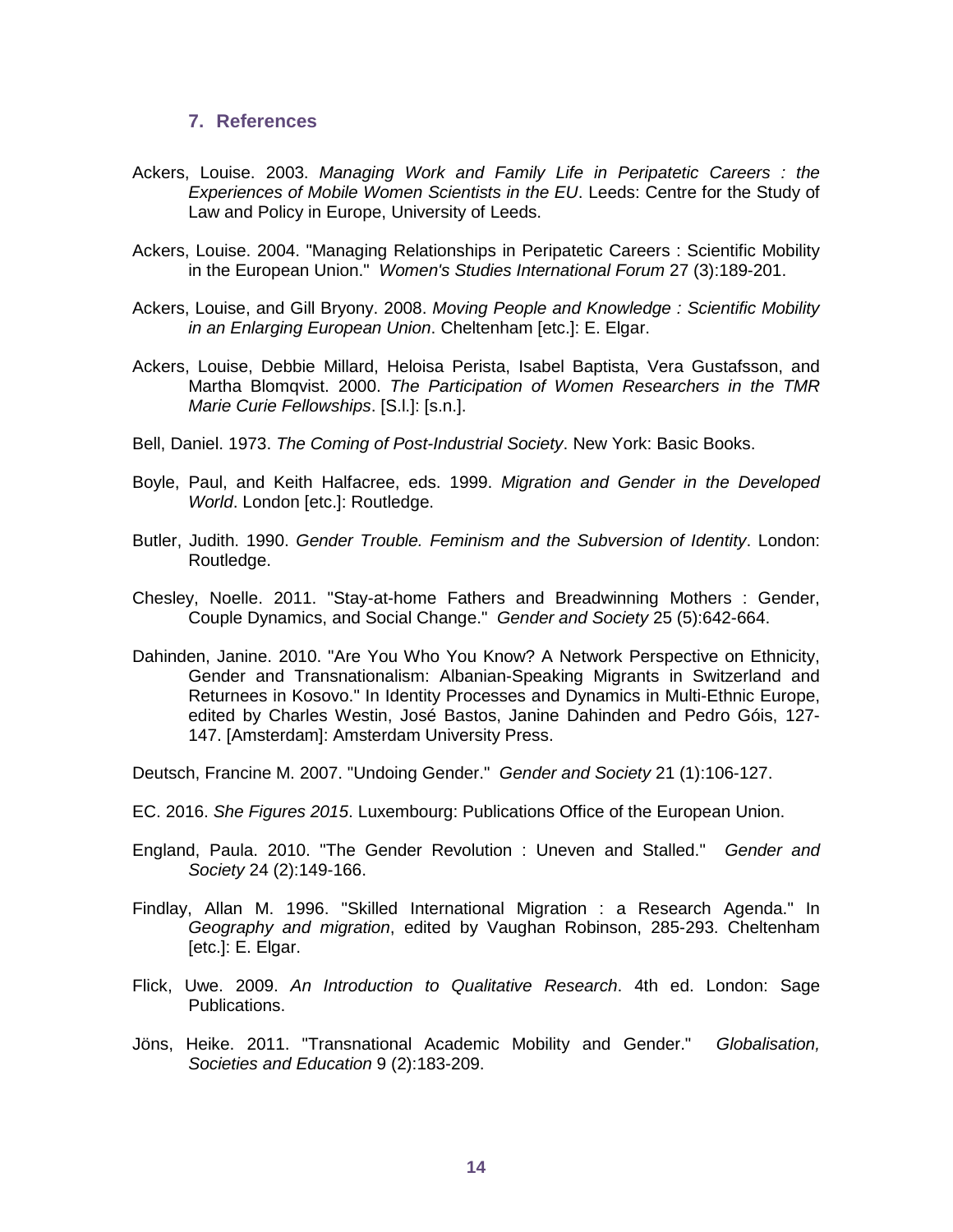- Kofman, Eleonore, and Parvati Raghuram. 2005. "Gender and skilled migrants : into and beyond the work place." *Geoforum* 36:149-154.
- Kofman, Eleonore, and Parvati Raghuram. 2015. *Gendered Migrations and Global Social Reproduction*, *Migration, Diasporas and Citizenship*. Basingstoke [etc.]: Palgrave Macmillan.
- Le Feuvre, Nicky. 2015. *Contextualizing Women's Academic Careers in Cross-National Perspective*, *GARCIA Working Papers ; 3*. Trento: University of Trento.
- Ledin, Anna, Lutz Bornmann, Frank Gannon, and Gerlind Wallon. 2007. "A Persistent Problem : Traditional Gender Roles Hold Back Female Scientists." *EMBO Reports* 8 (11):982-987.
- Leemann, Regula Julia. 2010. "Gender Inequalities in Transnational Academic Mobility and the Ideal Type of Academic Entrepreneur." *Discourse : Studies in the Cultural Politics of Education* 31 (5):609-625.
- Leung, Maggi W.H. 2013. "'Read Ten Thousand Books, Walk Ten Thousand Miles' : Geographical Mobility and Capital Accumulation among Chinese Scholars." *Transactions of the Institute of British Geographers* 38 (2):311-324.
- Lorber, Judith. 2000. "Using Gender to Undo Gender : A Feminist Degendering Movement." *Feminist Theory* 1 (1):79-85.
- Lutz, Helma. 2010. "Gender in the Migratory Process." *Journal of Ethnic and Migration Studies* 36 (10):1647-1663.
- Mahler, Sarah J., and Patricia R. Pessar. 2006. "Gender Matters: Ethnographers Bring Gender from the Periphery toward the Core of Migration Studies." *International Migration Review* 40 (1):27-63.
- Mason, Mary Ann, and Marc Goulden. 2002. "Do Babies Matter ? The Effect of Family Formation on the Lifelong Careers of Academic Men and Woman." *Academe* 88 (6):21-27.
- McNeil, Laurie, and Marc Sher. 1999. "Dual-Science-Career Couples : Survey Results." In. [http://www.physics.wm.edu/~sher/survey.pdf](http://www.physics.wm.edu/%7Esher/survey.pdf) (accessed May 13, 2016).
- Moguérou, Philippe. 2004. *A Double Gender-Family Inequality Phenomenon in the International Mobility of Young Researchers*. Dijon: IREDU.
- NSF. 2015. *Women, Minorities, and Persons with Disabilities in Science and Engineering 2015*. Arlington, VA: National Science Foundation.
- OFS. 2014. *ESPA en bref 2013 : l'enquête suisse sur la population active*. Neuchâtel: Office fédéral de la statistique.
- Raghuram, Parvati. 2004. "The Difference that Skills Make : Gender, Family Migration Strategies and Regulated Labour Markets." *Journal of Ethnic and Migration Studies* 30 (2):303-321.